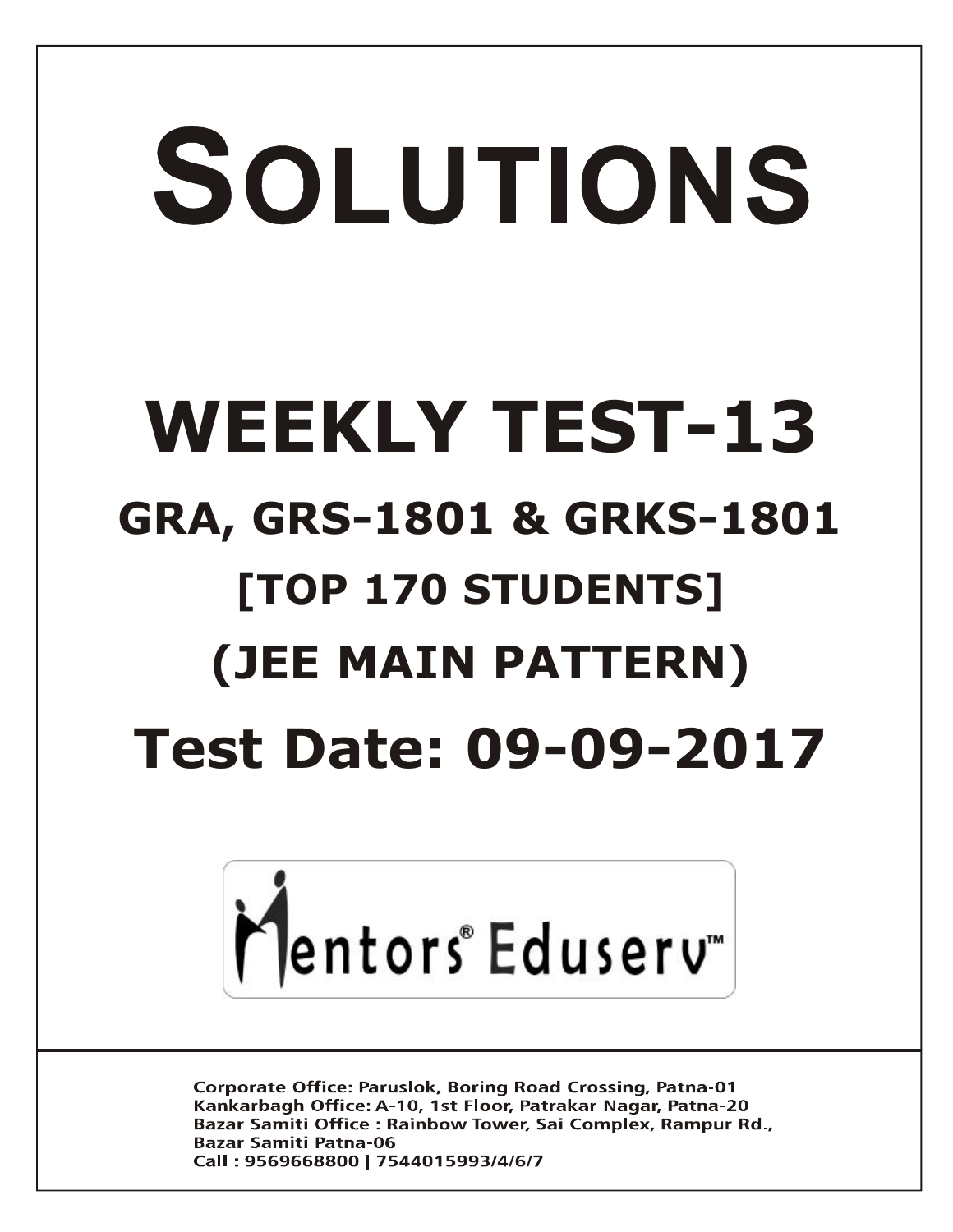[ **2** ] **WT-13 (MAIN) GRA, GRS-1801 & GRKS-1801 [TOP 170 STUDENTS]\_09.09.2017 PHYSICS 1. (B)** Conceptual **2. (C)** 9 –38 –28 max 2 9 10 6 2.56 10 F 13.8 10 N. 1 **3. (C)** The component of velocity of the charge particle parallel to the line of charge will not change. So, at the minimum distance of approach (say *r*) the velocity of the particle will be sin 30º. <sup>0</sup> *v* From conservation of mechanical energy, *U K* 0 2 2 0 0 0 <sup>0</sup> 2 2 1 2 1 ln 2 *v mv m r q r* <sup>3</sup> 3 0 0 4 3 0 2 0 0 *e r r r e r e q mv* **4. (D) 5. (A)** cube flux due to single wire from whole cube. cube 0 8 similarly four wires out of twelve will have same contribution and eight will have zero. face(1) 0 0 4 8 2 **6. (D)** k k k E ( i k) ( j k) ( k) ˆ ˆ ˆ ˆ ˆ a a a <sup>k</sup> ˆ ˆ ˆ ( i j k) a <sup>k</sup> ˆ ˆ ˆ (i j k) a **7. (C)** Before connection charge on 3µF capacitor 6 5 6µC 5 , After connection charge on 3µF capacitor = 3 × 5 = 15 µC. Charge flown = 9 µC.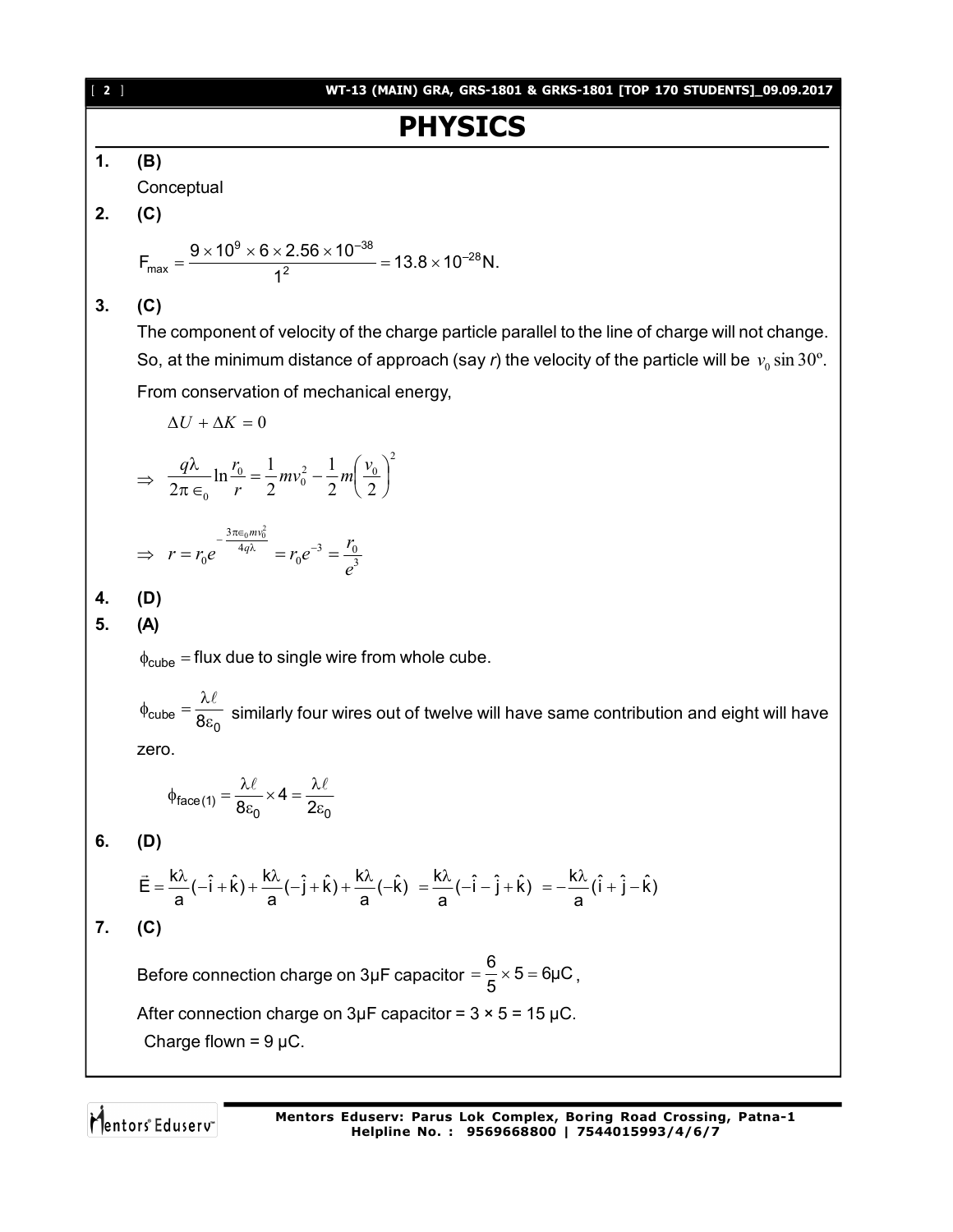#### **WT-13 (MAIN) GRA, GRS-1801 & GRKS-1801 [TOP 170 STUDENTS]\_09.09.2017** [ **3** ]

# **8. (C)** We have  $\frac{2\text{KQ}_\text{A}}{2\text{L}} - \frac{\text{KQ}_\text{B} \times 2}{\text{L}} = 0$ 3L L  $\Rightarrow$   $\left|\frac{\alpha_{\rm A}}{2}\right| =$ B  $\left|\frac{Q_A}{Q}\right| = 3:1$ Q **9. (D)**  $V = Cr$  $E = -\frac{dV}{dr} = -C$ dr By Gauss's law,  $-C4\pi r^2 = \int \frac{\rho 4\pi r}{r^2}$  $\int_{0}^{\frac{\pi}{2}}$  $2 \int \rho 4\pi r^2$  $0$   $\circ$  0  $C4\pi r^2 = \int \frac{\rho 4\pi r^2 dr}{r^2}$ Differentiating w.r.t. to r, we get  $\Rightarrow$   $\rho \propto \frac{1}{1}$ r . **10. (A)** For two resistors in series their potential difference are proportional to resistance. For two capacitors in series, their potential differences are inversely proportional to their capacitances. Hence A and B are at the same potential and no charge will flow between them. **11. (D)**

For any plane parallel to x-y plane,  $z = constant$ .

Hence  $V = ax^2 + ay^2 + 2 a z^2$ 

$$
6250 = a \left[ \left( x^2 + y^2 \right) + 2z^2 \right]
$$

$$
\frac{6250}{a} = x^2 + y^2 + 2 \times 2
$$

$$
\frac{6250}{1250} = x^2 + y^2 + 4
$$

$$
x^2 + y^2 = 1
$$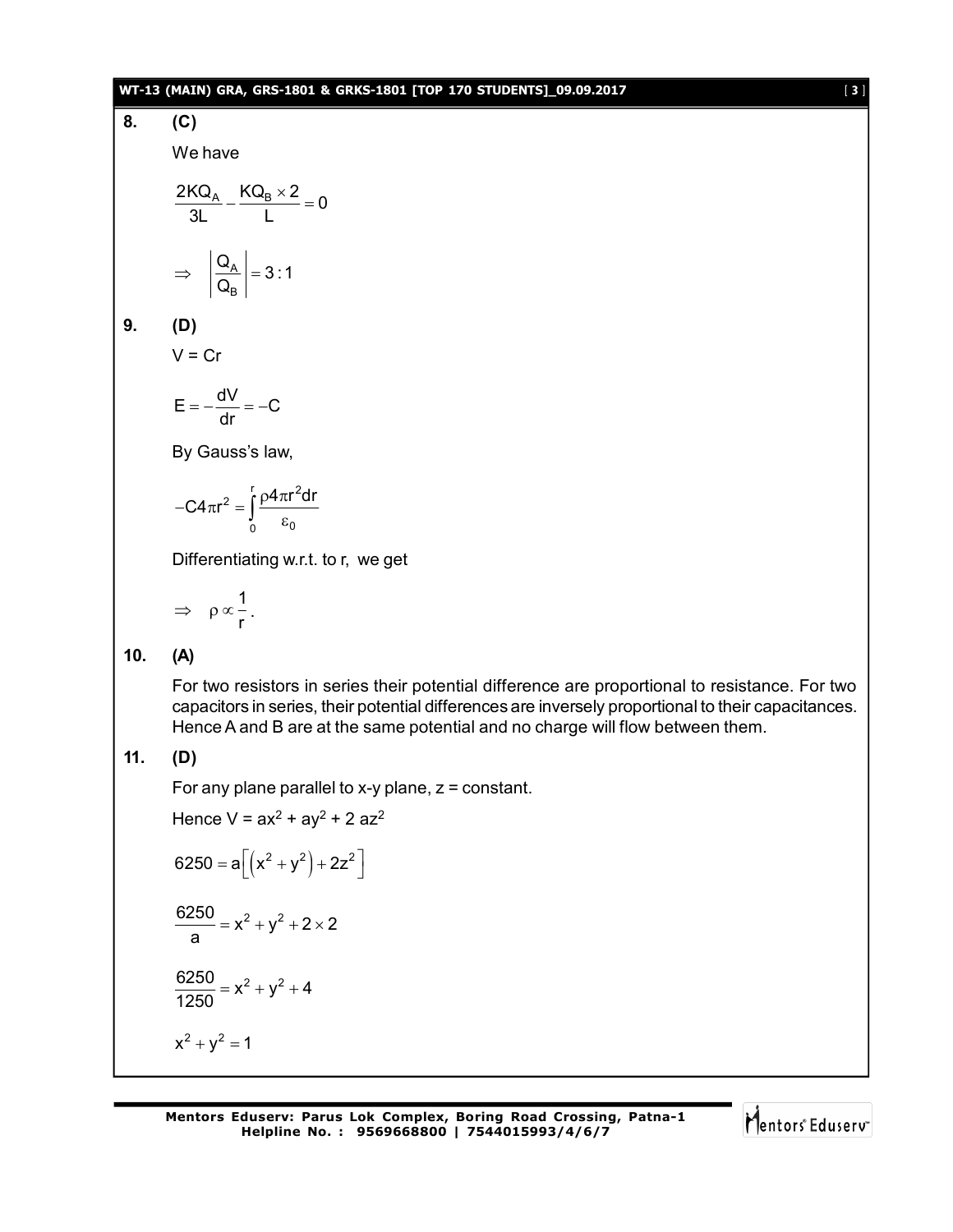

space inside is field free. So the net potential at any inside point is same as that of a point on the surface.

The distance of point 'P' from q is

$$
d = \sqrt{(3R)^2 + \left(\frac{R}{2}\right)^2} = R\sqrt{3^2 + \frac{1}{4}} = R\sqrt{a + \frac{1}{4}} = \frac{\sqrt{37}R}{2}
$$

The potential at point P is =  $0$  = Potential at point P due to  $q +$  Potential at point P due to charges accumulated on the surface .

The potential at P due to q is 2Kq  $\frac{1}{37R}$ .

**15. (D)**

Even if  $\, \varepsilon_{_{1}} > \varepsilon_{_{2}}$  , due to internal resistance of standard cell  $\,V_{_{1}} < \varepsilon_{_{2}}$  .

$$
\therefore (D)
$$

$$
16. (C)
$$

$$
17. (B)
$$

$$
\frac{1}{R_2} + \frac{1}{R_3} = \frac{1}{R_1}
$$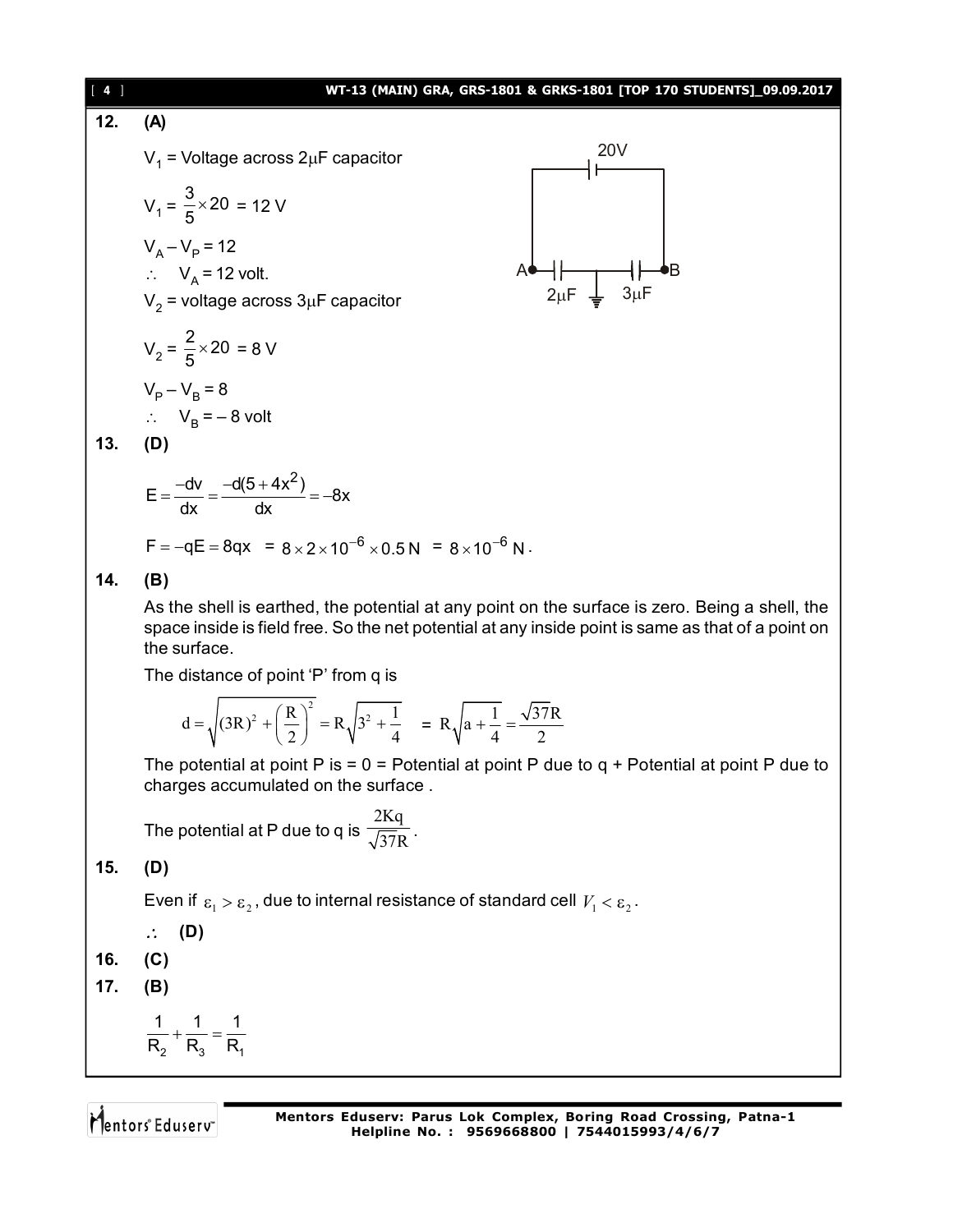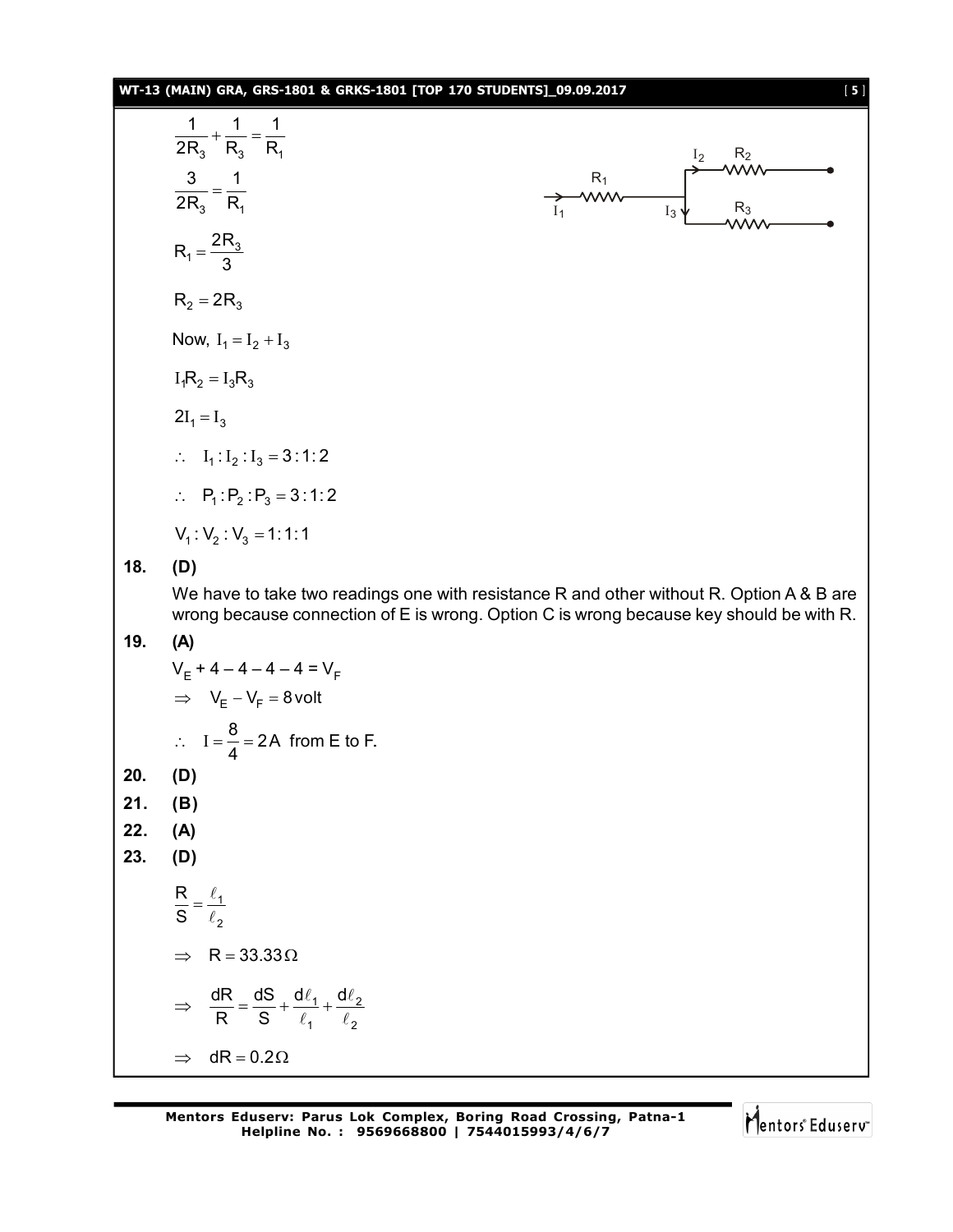#### [ **6** ] **WT-13 (MAIN) GRA, GRS-1801 & GRKS-1801 [TOP 170 STUDENTS]\_09.09.2017**

**24. (A)**

The situation is similar to figure shown.



The maximum resistance across the body diagonal points.

$$
R_{max}=\frac{5R}{6}=10\Omega
$$

#### **25. (D)**

In figure 2, both voltmeters should read 100 volts and in figure 3 both voltmeters should read 25 volts, hence readings in figure 1 and figure 3 are not possible.

# **26. (A)**

–Q & Q will be induced uniformly as shown.

 $\therefore$  Total energy =  $\Sigma$  Self energy +  $\Sigma$  interaction energy

$$
= \frac{K(-Q)^{2}}{2b} + \frac{K(Q)^{2}}{2a} + \frac{K(Q)(-Q)}{b} + \frac{K(Q)(+Q)}{a} + \frac{K(Q)(-Q)}{a}
$$

$$
= KQ^{2} \left(\frac{1}{2a} - \frac{1}{2b}\right)
$$

# **27. (D)**

Potential for each plate remain same over whole area. If potential difference between them is, say  $V'$  then  $V' = Ed$ 

i.e. E is also same inside the plates.

To keep E same, free charge density is changed i.e. charge redistributes itself. To find new capacitance, two capacitors can be taken as connected in parallel. Then

$$
= \frac{K \epsilon_0 A/2}{d} + \frac{\epsilon_0 A/2}{d} = \frac{3 \epsilon_0 A}{2d}
$$

By Q = CV, as Q remains unchanged V is changed to  $\frac{2}{3}$ V.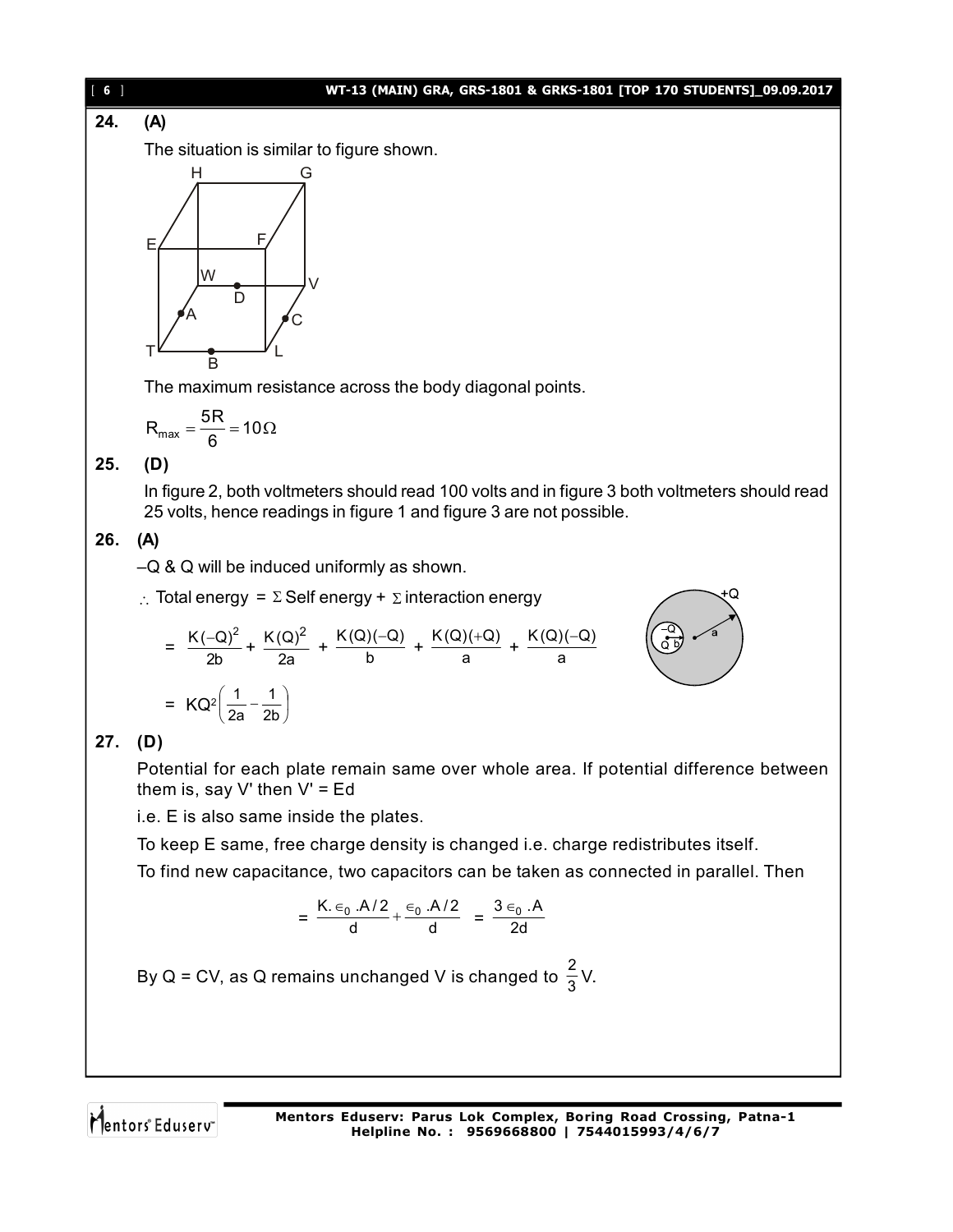#### **WT-13 (MAIN) GRA, GRS-1801 & GRKS-1801 [TOP 170 STUDENTS]\_09.09.2017** [ **7** ]

2

 $\overline{0}$  $2^{t/}$ 

0

,........, i

$$
\frac{0}{\rho_{\text{max}}}
$$
\n
$$
\frac{1}{\rho_{\text{max}}}
$$
\n
$$
\frac{1}{\rho_{\text{max}}}
$$
\n
$$
\frac{1}{\rho_{\text{max}}}
$$
\n
$$
\frac{1}{\rho_{\text{max}}}
$$
\n
$$
\frac{1}{\rho_{\text{max}}}
$$
\n
$$
\frac{1}{\rho_{\text{max}}}
$$
\n
$$
\frac{1}{\rho_{\text{max}}}
$$
\n
$$
\frac{1}{\rho_{\text{max}}}
$$
\n
$$
\frac{1}{\rho_{\text{max}}}
$$
\n
$$
\frac{1}{\rho_{\text{max}}}
$$

0

$$
q = \frac{i_0 T}{\ell n 2} \left( \frac{1}{e^{\infty}} - \frac{1}{e^0} \right) q = -\frac{i_0 T}{\ell n 2} . (0.1) = \frac{i_0 T}{\ell n 2}
$$

 $\frac{1}{e^{t/T \ln 2}}$  dt = q = i<sub>0</sub>

$$
i_0 = \frac{q}{T} \ln 2
$$

Instantaneous value =  $\frac{q}{\pi}$ T *l*n 2 e t/T *l*n 2 **.**

### **29. (B)**

**28. (A)**

 $i_0, \frac{i_0}{2}$ 2  $\frac{i_0}{i_0}$ 4  $\frac{i_0}{i_0}$ 8  $\frac{i_0}{i_0}$ 16

q = i<sub>0</sub>

0

 $\infty$  $\int \frac{1}{t/T}$ 

 $T_n = t$ ,  $n = t/T$  i =  $\frac{i_0}{2^{t/T}}$ 

The current density J, electric field E at the cross-section are related by

$$
J = \frac{E}{\rho}
$$

multiplying both side by A.

 $JA = \frac{\overline{a}}{a}$  $\frac{EA}{\rho}$  or  $I = \frac{\phi}{\rho}$  $\frac{\phi}{\phi}$  Where  $\phi$  is electric flux. or  $\phi = \rho I$ 

**30. (C)**

The voltmeter is connected across zero resistance (ammeter resistance) hence it shall read zero volts.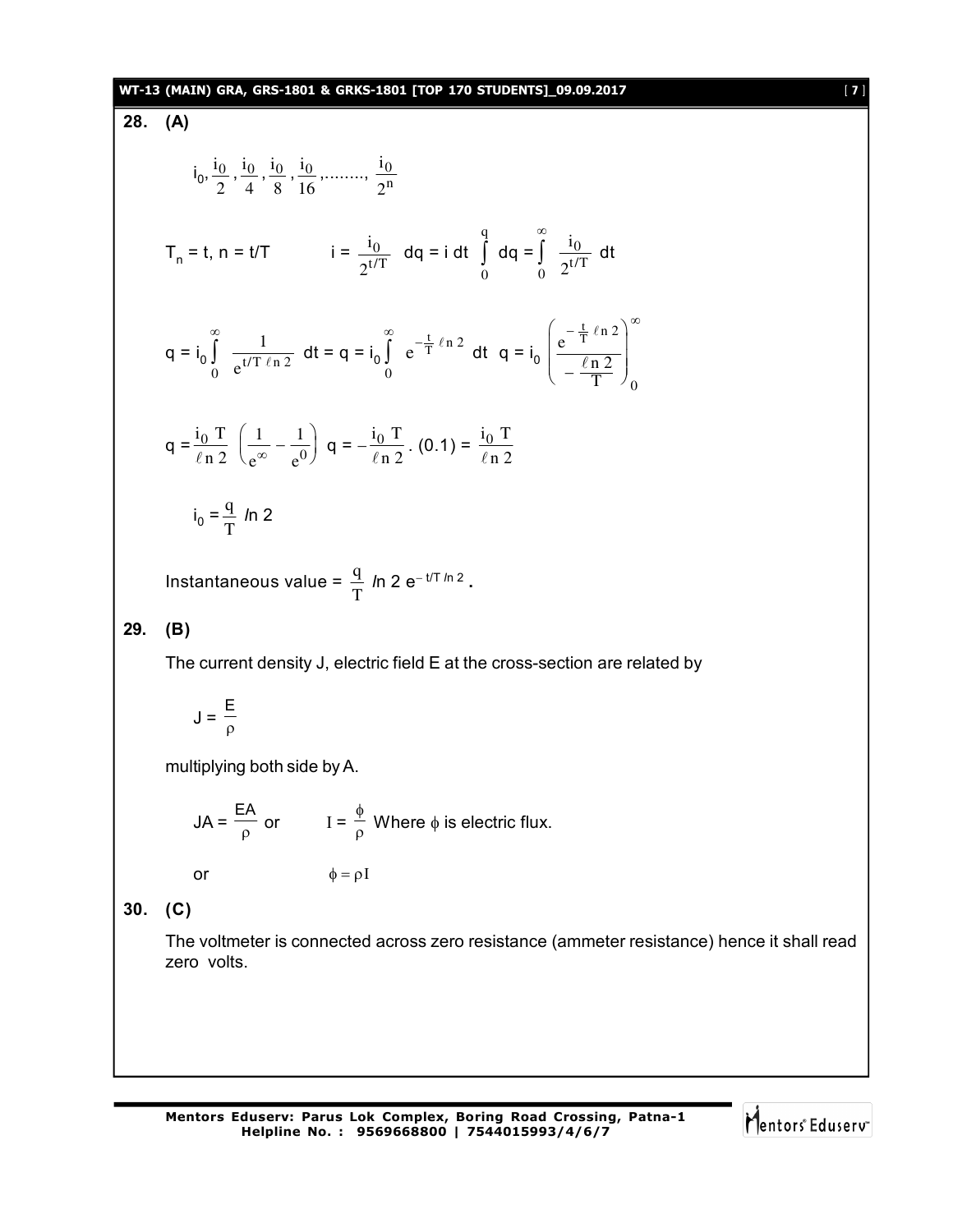[ **8** ] **WT-13 (MAIN) GRA, GRS-1801 & GRKS-1801 [TOP 170 STUDENTS]\_09.09.2017 CHEMISTRY 31. (C) 32. (C)** Mass of water present in the solution at the freezing pt.  $= 1000 - 200 = 800$  gm.  $\Delta T_f = 0.372 = \frac{1000 \times k_f w}{60 \times 800}$  $\times$  $\frac{X \times k_f w}{\langle 800 \rangle} = \frac{1000 \times 1.86 \times w}{60 \times 800}$  $\times$  $\times1.86\times$ or  $w = 9.6$  gm **33. (C)**  $\frac{0.009}{0.009} = \frac{5s \times 18}{1000} \Rightarrow s = 5 \times 10^{-3}$ 20 1000  $=\frac{5s\times18}{4000}\Rightarrow s=5\times10^{-7}$  $\mathsf{K}_{_{\mathsf{Sp}}} = 4\!\times\!27\!\times\! (5\!\times\!10^{\textnormal{-3}})^5 = 3.375\!\times\!10^{\textnormal{-10}}$ **34. (A)**  $\frac{(0.5+2)\times 20\times 1000}{40\times 500} = \Delta T_{b} + \Delta T_{f} = 2.5$  $40\times 500$  $\frac{(1+2) \times 20 \times 1000}{(10-50)} = \Delta T_{b} + \Delta T_{f} = 2$  $\times$  $\therefore$  Required difference = 80 + 2.5 = 82.5°C = 82.5K **35. (B)**  $\frac{0.01}{1.1} = \frac{i \times 1.25 \times 18}{0.00 \times 10^{-1}} \Rightarrow i = 2, \quad 2 = 1 - \alpha + 3\alpha \Rightarrow \alpha = 0.5$ 1  $90 \times 50$  $=\frac{i\times1.25\times18}{0.25\times10^{-1}}$   $\Rightarrow i=2$ ,  $2=1-\alpha+3\alpha \Rightarrow \alpha=0$  $\times$ **36. (B)**  $(8.3 = \frac{(0.02 + 0.03)}{(1.02 \times 0.083 \times 300)}$  $(1 - x)$  $=\frac{(0.02+0.03)}{(1-x^2)} \times 0.083 \times 3$  $\overline{\phantom{a}}$ or,  $x = 850$  ml **37. (B)**  $y = 1-x$  ...(1)  $\Delta T_f = 1.85 (2 \times x + 3 \times y) = (2x + 3(1 - x)) = 1.85 (3 - x)$ when  $x = 0$ .  $\Delta T_f = 5.55$ °C when  $x = 1$ .  $\Delta T_f = 3.7$ °C. **38. (B)**  $\therefore$   $P_A^0 > P_B^0 \Rightarrow Y_A > X_A$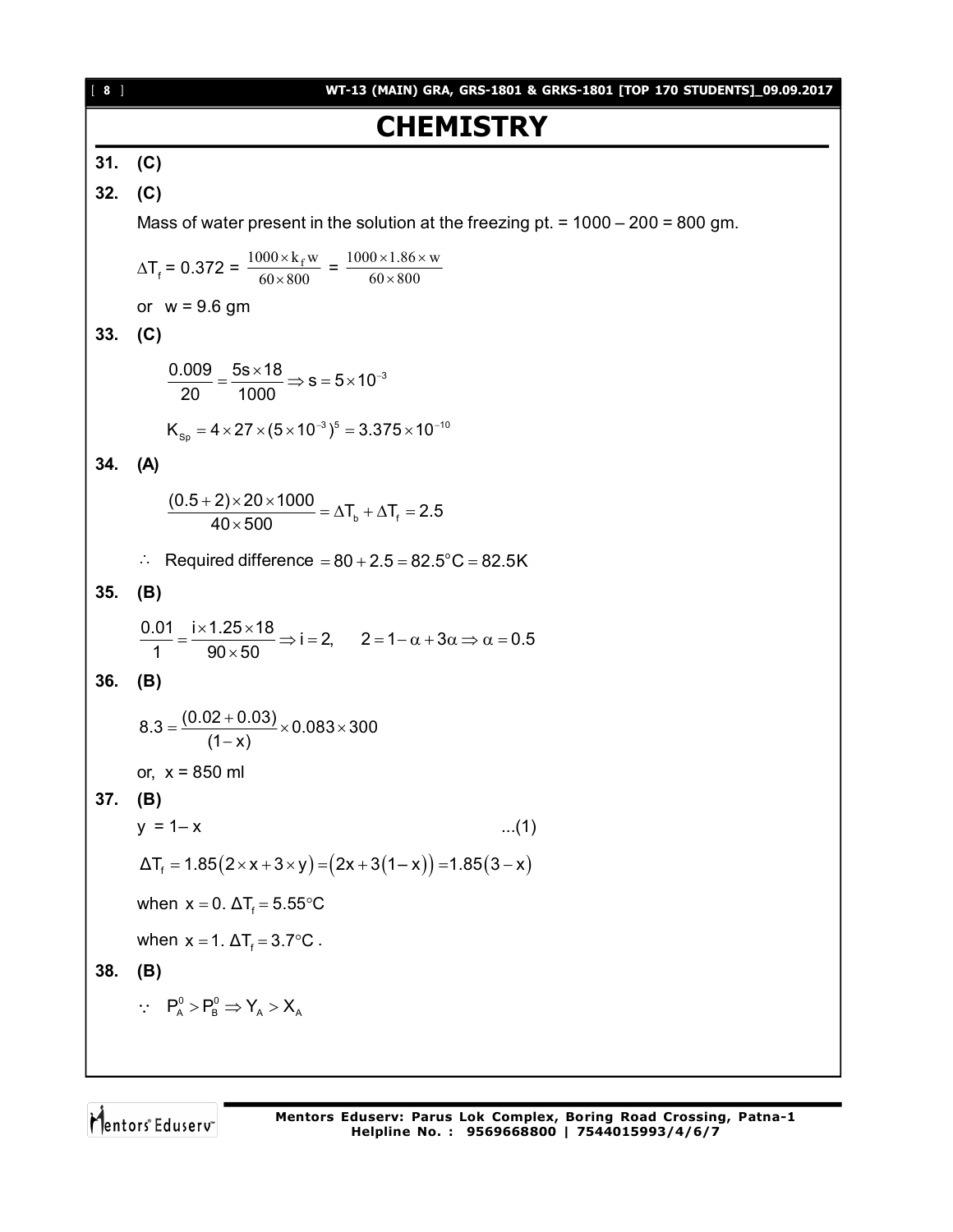#### **WT-13 (MAIN) GRA, GRS-1801 & GRKS-1801 [TOP 170 STUDENTS]\_09.09.2017** [ **9** ]

**39. (C)**  $kt = \frac{1}{1} - \frac{1}{1} \Rightarrow \frac{1}{1} = kt + \frac{1}{1}$ a-x a `a-x <sup>co</sup>a  $=$   $\frac{1}{2}$   $\frac{1}{2}$   $\Rightarrow$   $\frac{1}{2}$   $=$  kt + -Graph between  $(a - x)^{-1}$  and time t is a straight line. Hence  $k = \tan \theta = 0.5$  $OA = \frac{1}{1} = 2$ a  $= -2$ Rate at the start of  $R = k |A|^2$  $R = k [A]^2 = 0.5 \times (\frac{1}{2})^2 = 0.125$  mol L<sup>-1</sup> min<sup>-1</sup>. 2  $= k[A]^2 = 0.5 \times \left(\frac{1}{2}\right)^2 = 0.5$ **40. (D)**  $\frac{1}{2}$ 0  $t_{1/2} = \frac{1}{1+1}$  $=\frac{1}{k |A|_0}$  for lind order reaction. **41. (A)**  $C - C H_2$ O  $_{\mathrm{H_3C}}$  $H_3C$  $OCH<sub>3</sub>$ H–OCH<sup>3</sup>  $C$ – $CH_2$ – $O$ – $CH_3$   $\frac{H^2OCl_3}{-OCH_3}$  $H_3C$  $H_3C$ O  $C$ – $CH_2$ – $OCH_3$  $H_3C$  $H_3C$ OH – **42. (A)** Fluoro alkene gives mainly Hofmann product due to E2 like E1cB mechanism. **43. (A)**  $Ph - CH_2 - CH - CH \left\{\right. \qquad \frac{\text{Base}}{}$ Br CH<sub>3</sub> CH<sup>3</sup> Stable due to conjugation C6H5CH **=** CH **–** CH CH<sup>3</sup> CH<sup>3</sup> **44. (C)** C–C–C–C–C–C–C C C C  $C$ – $C$ – $C$ – $C \equiv C$ – $C$ C C C C–C–C–C–C–C≡C C C C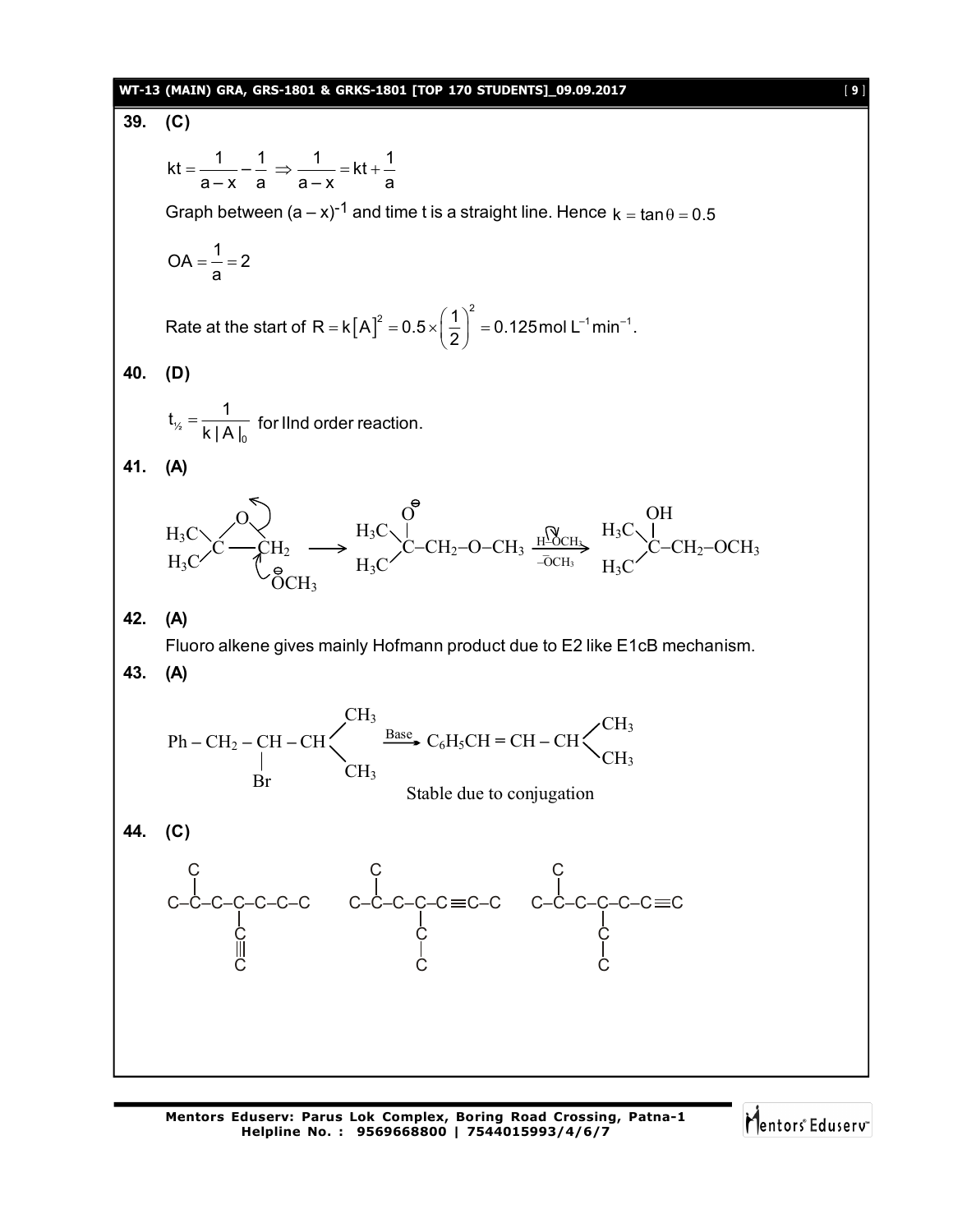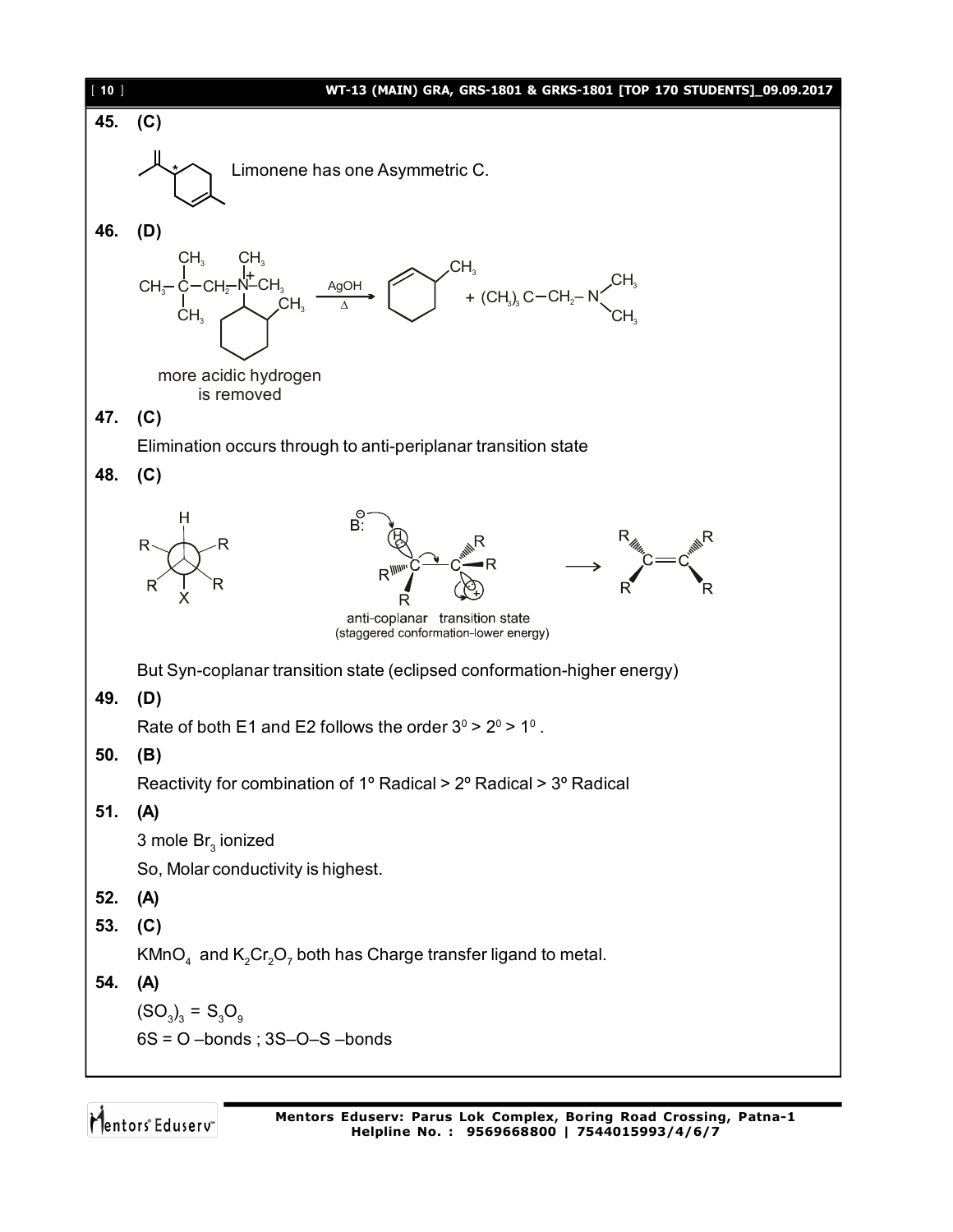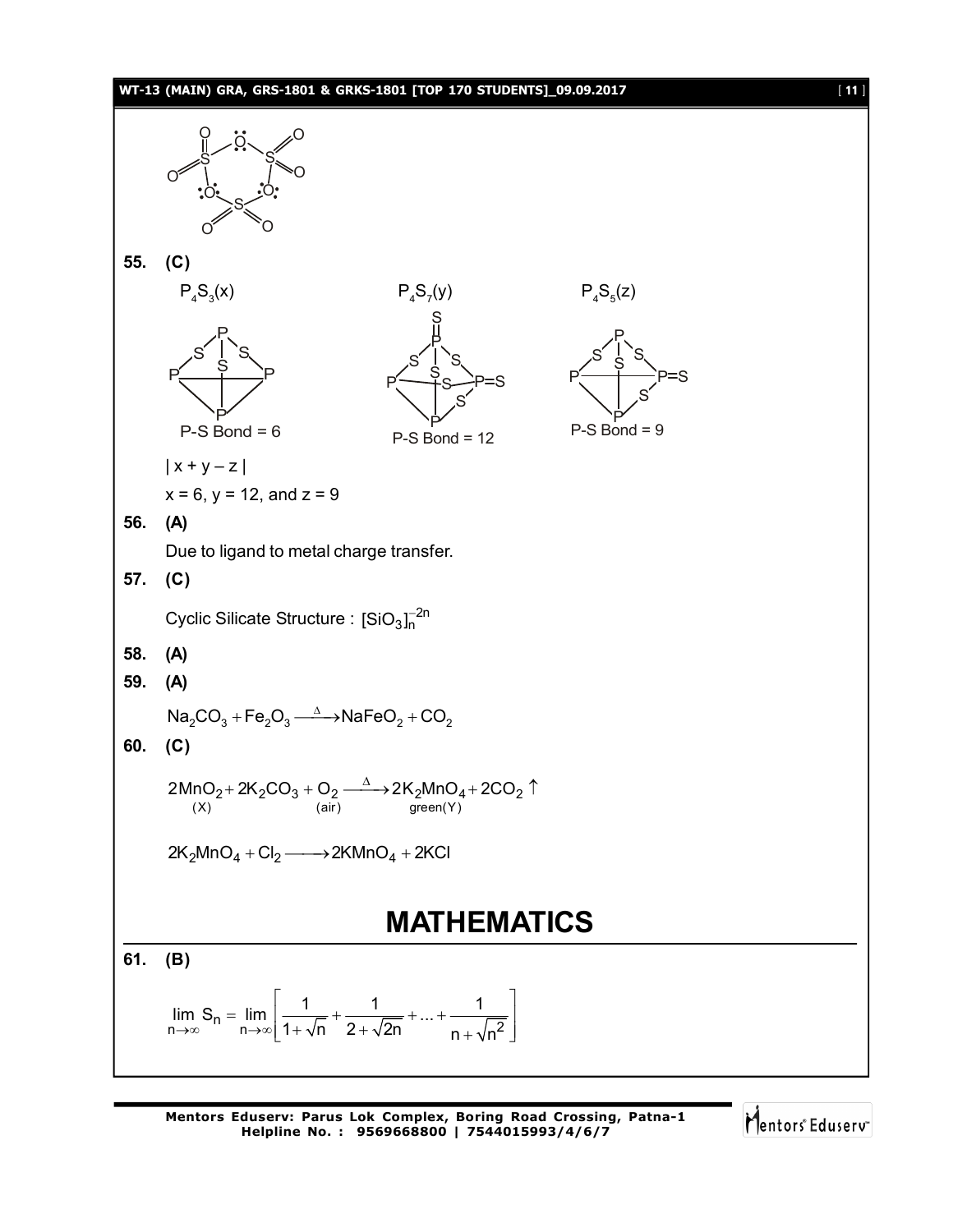# [ **12** ] **WT-13 (MAIN) GRA, GRS-1801 & GRKS-1801 [TOP 170 STUDENTS]\_09.09.2017**

$$
\lim_{n \to \infty} \frac{1}{n} \left[ \frac{1}{\frac{1}{n} + \frac{1}{\sqrt{n}}} + \frac{1}{\frac{2}{n} + \sqrt{\frac{2}{n}}} + \dots + \frac{1}{\frac{n}{n} + \sqrt{\frac{n}{n}}} \right]
$$
\n
$$
\int_{0}^{1} \frac{dx}{\sqrt{x} (\sqrt{x} + 1)}
$$
\nPut  $\sqrt{x} = z$  or  $\frac{1}{2\sqrt{x}} dx = dz$   
\n
$$
\therefore \lim_{n \to \infty} S_{n} = \int_{0}^{1} \frac{2dz}{z+1} = 2 |\log(z + 1)|_{0}^{1}
$$
\n
$$
= 2 (\log 2 - \log 1)
$$
\n
$$
= 2 \log 2 = \log 4
$$
\n**62.** (C)  
\nWe have  $\int_{0}^{1} e^{x^{2}} (x - \alpha) dx = 0$ ,  
\nor  $\int_{0}^{1} e^{x^{2}} x dx = \int_{0}^{1} e^{x^{2}} dx$   
\nor  $\frac{1}{2} \int_{0}^{1} e^{t} dt = \alpha \int_{0}^{1} e^{x^{2}} dx$ , where  $t = x^{2}$   
\nor  $\frac{1}{2} (e - 1) = \alpha \int_{0}^{1} e^{x^{2}} dx$   
\nSince,  $e^{x^{2}}$  is an increasing function for  $0 \le x \le 1$   
\n $1 \le e^{x^{2}} \le e$  when  $0 \le x \le 1$   
\nor or  $1(1 - 0) \le \int_{0}^{1} e^{x^{2}} dx \le e(1 - 0)$   
\nor  $1 \le \int_{0}^{1} e^{x^{2}} dx \le e$   
\n**63.** (C)  
\n $I_{11} = \int_{0}^{1} \frac{1}{(1 - x^{5})} = \frac{1}{1} \cdot \frac{1}{1} dx$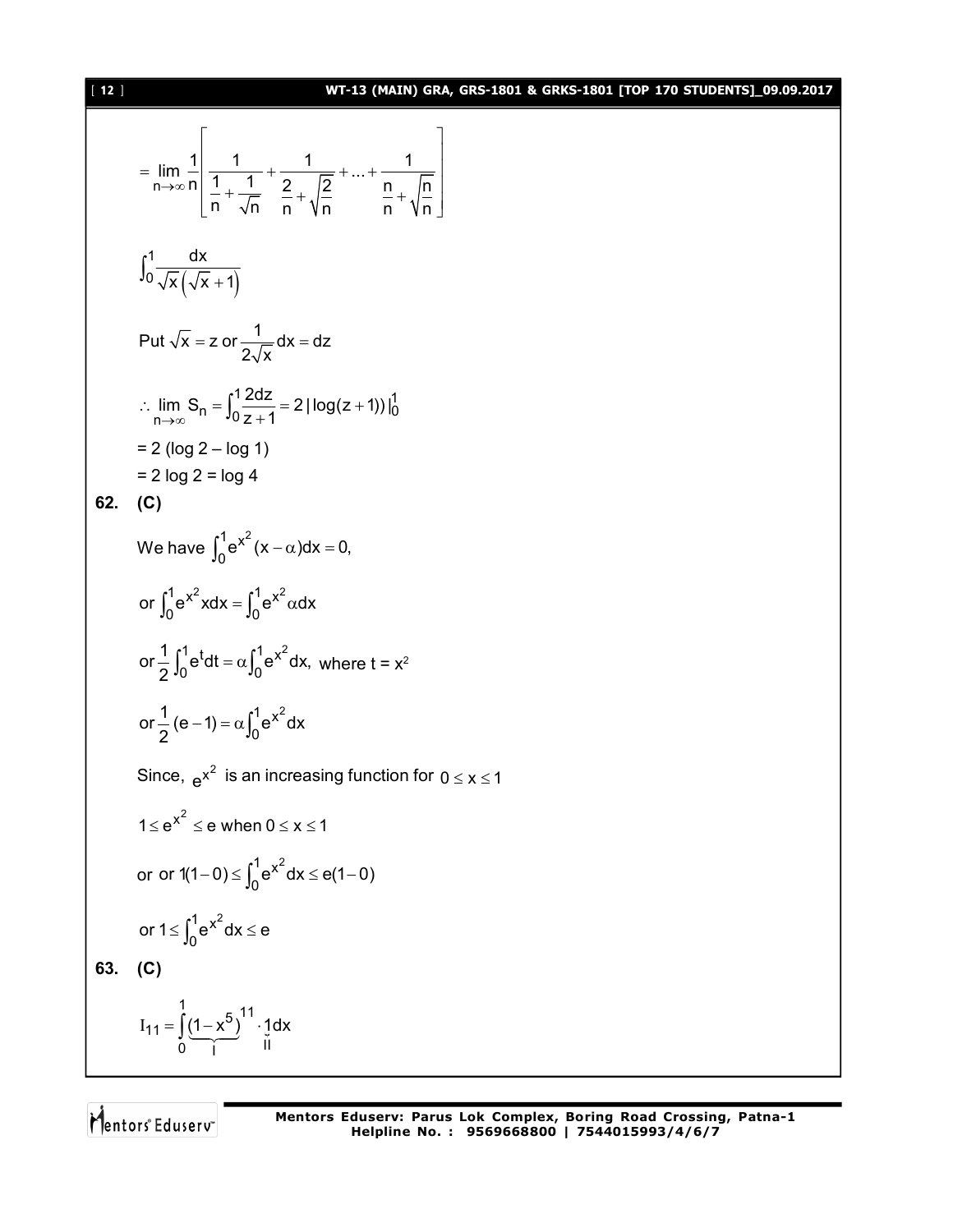$$
= 0 - 55 \int_{0}^{1} (1 - x^{5})^{10} (1 - x^{5} - 1) dx
$$
\n
$$
= -55 \int_{0}^{1} (1 - x^{5})^{11} dx + 55 I_{10}
$$
\nor  $56I_{11} = 55I_{10}$   
\nor  $\frac{I_{10}}{I_{11}} = \frac{56}{55}$   
\n64. (A)  
\nLet  $x = n + f$ ,  $n \in I^{n}$ ,  $0 < f < 1$   
\n
$$
\int_{0}^{x} [x] dx = \int_{0}^{n} [x] dx + \int_{n}^{n+1} x I dx
$$
\n
$$
= \frac{n(n-1)}{2} + \int_{n}^{n+1} n dx = \frac{n(n-1)}{2} + n(x)_{n}^{n+1} = \frac{n(n-1)}{2} + nf = [x] (\frac{|x|-1}{2} + x - [x])
$$
\n65. (A)  
\nSubstituting  $x = p^{6}$ ,  $dx = 6p^{5}dp$ , we have  
\n
$$
I = \int \frac{6p^{5}(p^{6} + p^{4} + p)}{p^{6}(1 + p^{2})} dp = \int \frac{6(p^{5} + p^{3} + 1)}{(p^{2} + 1)} dp = \int 6p^{3}dp + \int (\frac{6}{p^{2} + 1}) dp
$$
\n
$$
= \frac{6p^{4}}{p^{4}} + 6 \tan^{-1}p + c = \frac{3}{2}x^{2/3} + 6 \tan^{-1}(x^{1/6}) + c
$$
\n66. (C)  
\n
$$
\int_{0}^{\infty} [\frac{6}{x^{2} + 2}] dx = \int_{0}^{1} 2dx + \int_{1}^{2} 1 dx + \int_{2}^{0} 0 dx = 3
$$
\n67. (B)  
\n $f(x) < g(x) \forall x \in (0, \infty)$  and  $d(x g(x)) = f(x) dx$   
\n $\Rightarrow x g(x) = \int_{0}^{x} f(x) dx \forall x \in (0, \infty) \Rightarrow x f(x) < \int_{0}^{x} f(x) dx \forall x \in (0, \infty)$   
\n68. (B)  
\n
$$
\int_{-3}^{3} f
$$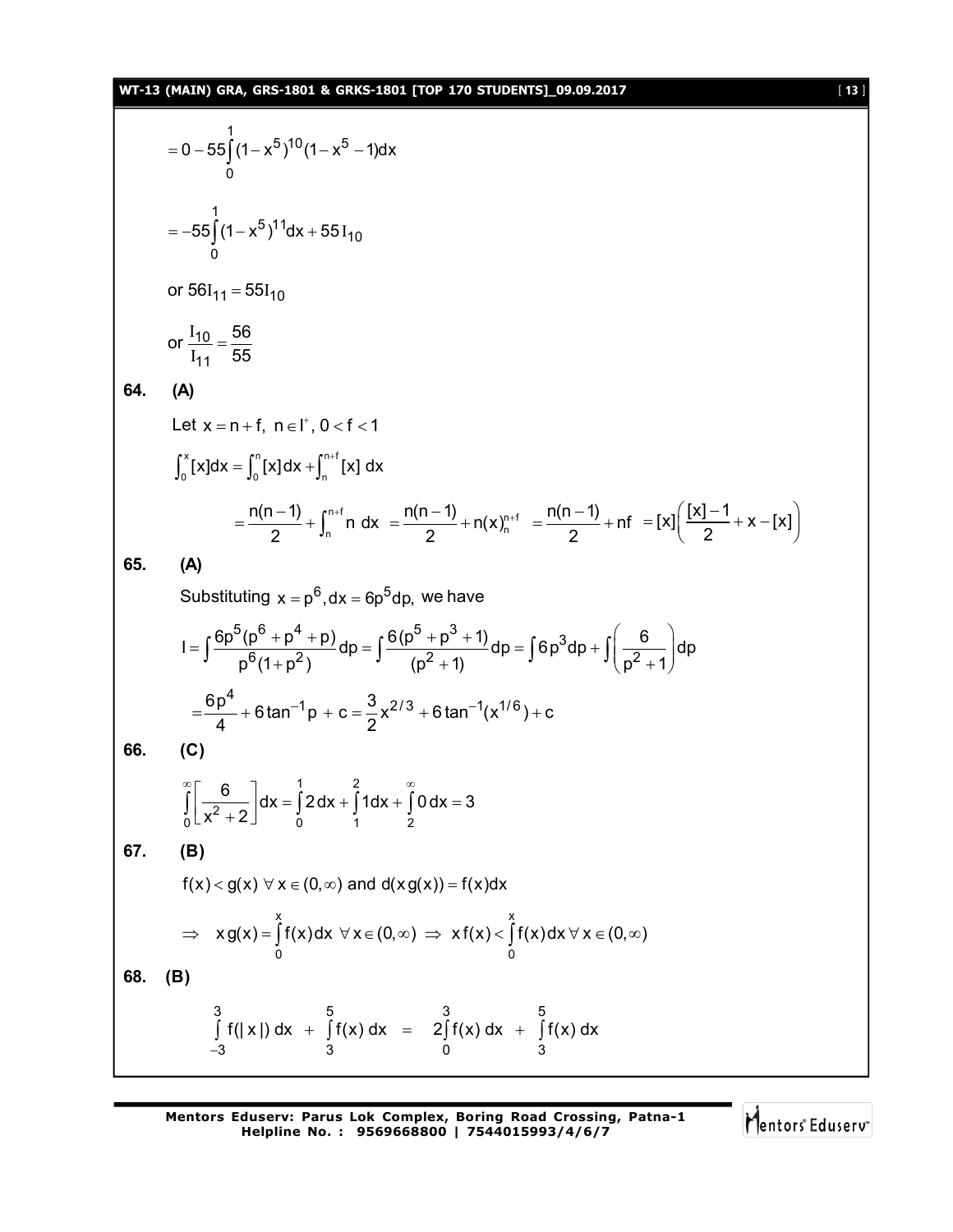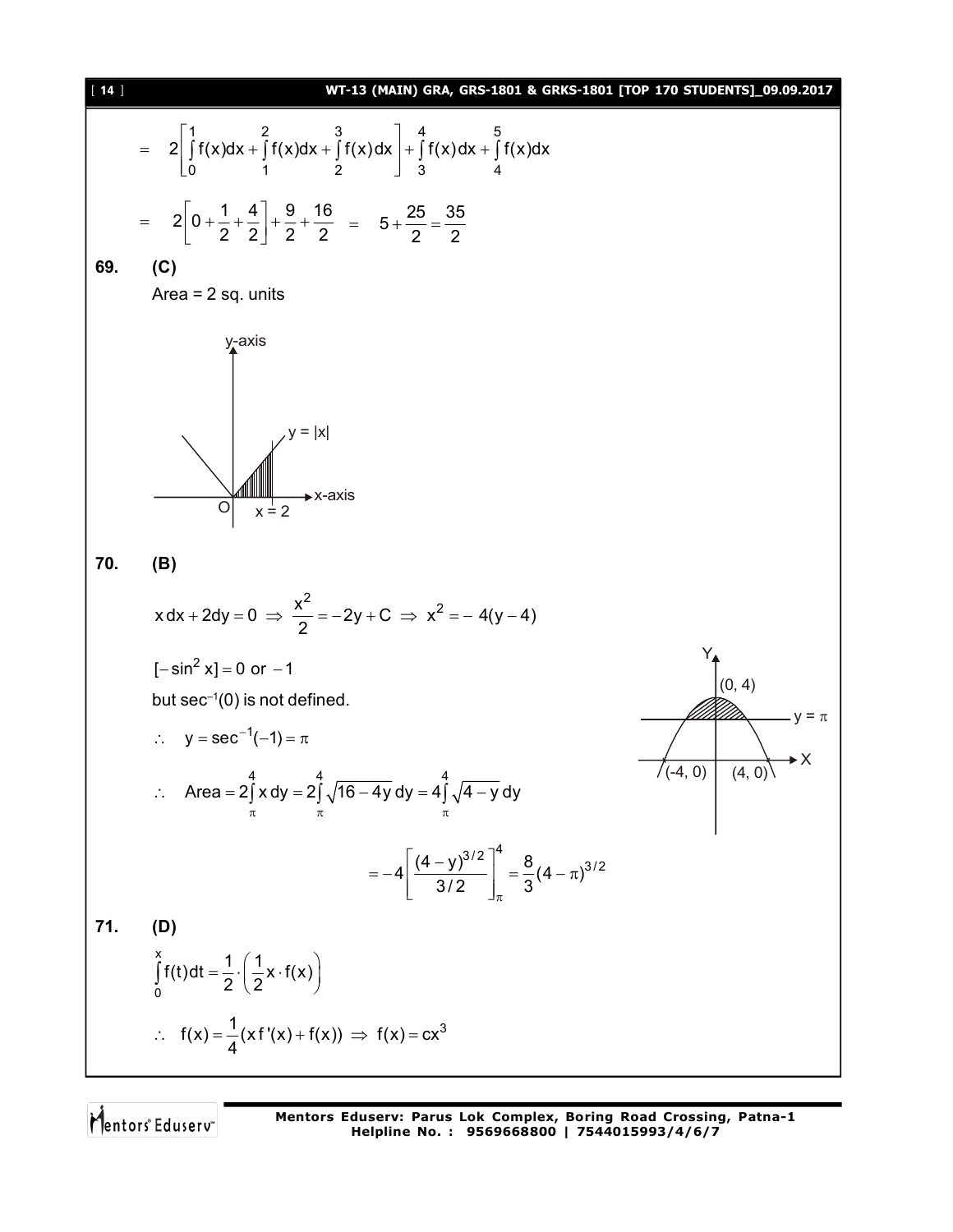**WT-13 (MAIN) GRA, GRS-1801 & GRKS-1801 [TOP 170 STUDENTS]\_09.09.2017** [ **15** ]

$$
f(2) = 2 \implies c = \frac{1}{4}
$$
 :  $f(x) = \frac{x^3}{4}$ .

**72. (C)**

 $xy - 4x + 6y = 0$  $\Rightarrow$   $(x+6)(y-4) = -24$  is a rectangular hyperbola and  $x = -6$  and  $y = 4$  are it's asymptotes. Area of the region enclosed by a tangent to the rectangular hyperbola  $xy = c^2$  and it's asymptotes is  $= 2c^2$ Here,  $c^2 = 24$ Hence, Area =  $2 \times 24 = 48$  sq units. **73. (B)** 2  $\theta$ 1 Area =  $\frac{ab}{2}(\theta_2 - \theta_1)$  ...(i) 2  $\theta_2 - \theta_1$ ) ...(i)  $\frac{b \sin \theta}{\theta} = m$ acos  $\frac{\theta}{\theta} =$  $\theta$  $\Rightarrow$  tan  $\theta = \frac{am}{L}$ b  $\theta = \frac{am}{h} \implies \theta = \tan^{-1} \left( \frac{am}{h} \right)$  $\theta = \tan^{-1}\left(\frac{am}{b}\right)$  $\Rightarrow$   $\theta = \tan^{-1}(2m)$  $\Rightarrow$   $\theta_1 = \tan^{-1} 2$ ,  $\theta_2 = \tan^{-1} 1$  $\theta_2 = \tan^{-1} 4$ Putting the values of  $\theta_1$ ,  $\theta_2$ , a and b in equation (i), we will get Area  $=\frac{2\times4}{2}$ (tan<sup>-1</sup>4 – tan<sup>-1</sup>2) = 4(tan<sup>-1</sup>4 – tan<sup>-1</sup>2) 2  $=\frac{2\times4}{2}$ (tan<sup>-1</sup>4 – tan<sup>-1</sup>2) = 4(tan<sup>-1</sup>4 – tan<sup>-1</sup> **74. (A)**  $f(x + 4) = f(x + 2) - f(x)$  $\Rightarrow$  f(x + 6) = f(x + 4) – f(x + 2)  $f(x + 2) - f(x) - f(x + 2)$  $f(x+6) = -f(x)$ hence  $T = 12$ 12م . 12  $\int_{0}^{\lambda+12} f(x) = \int_{0}^{12} f(x) dx$  $\int_{\lambda}^{x+\lambda} f(x) = \int_{0}^{x} f(x)$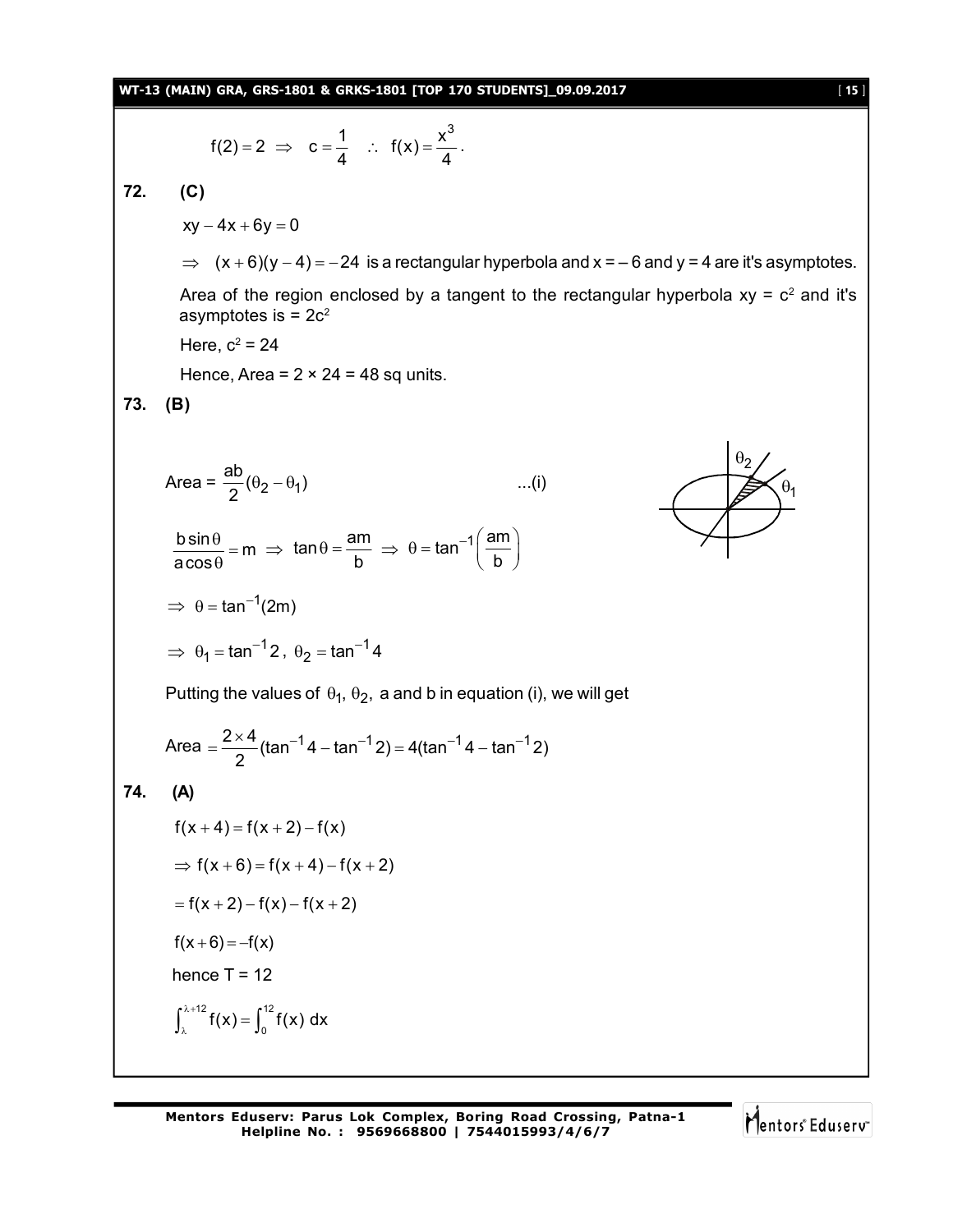161 **WF13 (MANN) GRA, GRS-1801 R GRKS-1801 [TOP 170 STUDENTS] 09.09.2017  
\n75. (B)  
\n
$$
S_n = \int_{0}^{2} x dx + \int_{0}^{3} x^2 dx + \int_{0}^{4} x^3 dx +.....+ \int_{n-1}^{1} (x)^{n-1} dx
$$
\n
$$
\Rightarrow S_n = \int_{0}^{1} x dx + \int_{0}^{1} x^2 dx + \int_{0}^{1} x^3 dx +.....+ \int_{0}^{1} x^{n-1} dx \Rightarrow S_n = \frac{1}{2} + \frac{1}{3} + \frac{1}{4} + .. + \frac{1}{n}
$$
\n
$$
\Rightarrow S_{16} = \frac{1}{2} + \frac{1}{3} + \frac{1}{4} + ... + \frac{1}{16} \Rightarrow S_{16} > \frac{1}{2} + (\frac{1}{4} + \frac{1}{4}) + (\frac{1}{8} + \frac{1}{8} + \frac{1}{8}) + (\frac{1}{16} + \frac{1}{16} + ... + 8 \text{times})
$$
\n
$$
\Rightarrow S_{16} > 2
$$
\nSimilarly,  
\n
$$
S_{22} > \frac{1}{2} + (\frac{1}{4} + \frac{1}{4}) + (\frac{1}{8} + \frac{1}{8} + \frac{1}{8}) + (\frac{1}{16} + \frac{1}{16} + ... + 8 \text{times}) + (\frac{1}{32} + \frac{1}{32} + ... + 16 \text{times}) = S_{32} > \frac{5}{2}
$$
\n76. (D)  
\n
$$
\therefore \text{ f(x) = max \{sin x, cos x, \frac{1}{2}\}
$$
\nInterval value of f(x)  
\nFor  $0 \le x < \frac{\pi}{4}$ , cos x  
\nFor  $\frac{\pi}{4} \le x < \frac{5\pi}{6}$ , sin x  
\nFor  $\frac{5\pi}{6} \le x < \frac{5\pi}{3}$ ,  $\frac{1}{2}$   
\nFor  $\frac{5\pi}{6} \le x < 2\pi$ , cos x  
\nHence, required area  
\n
$$
= \int_{0}^{\pi/4} cos x dx + \int_{\pi/4}^{5\pi/6} sin x dx + \int_{5\pi/8}
$$**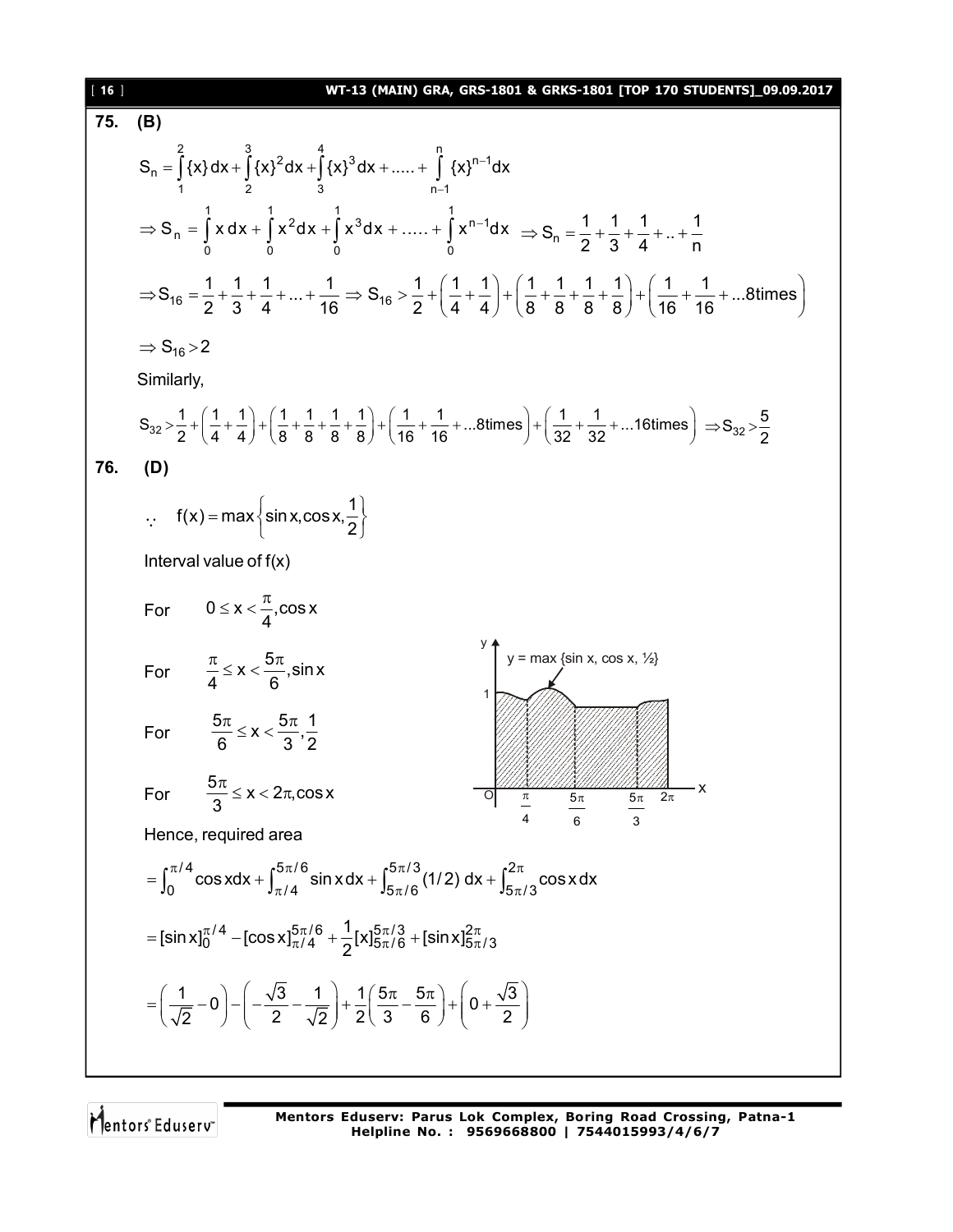#### **WT-13 (MAIN) GRA, GRS-1801 & GRKS-1801 [TOP 170 STUDENTS]\_09.09.2017** [ **17** ]

$$
= \left(\frac{5\pi}{12} + \sqrt{2} + \sqrt{3}\right) \text{ sq unit.}
$$
\n77. (C)  
\n $f'(x) = e^{x^2} + 4 \ge 5 \quad \forall x \in \mathbb{R}$   
\nHence,  $\frac{f(x+1)-f(x-2)}{3} = f'(c_2) \ge 5$   
\n78. (C)  
\n∴ Required area  
\n
$$
\frac{f(x+2)-f(x-2)}{4} = f'(c_2) \ge 5
$$
\n78. (C)  
\n∴ Required area  
\n
$$
= \text{area of circle - area of square}
$$
\n79. (D)  
\nIf a > 0, then  
\n $f'(x) = 0$ , then  
\n $f'(x) = \frac{1}{3}$   
\n $f'(x) = \frac{1}{3}$   
\n $f'(x) = \frac{1}{3}$   
\n $f'(x) = \frac{1}{3}$   
\n $f'(x) = \frac{1}{3}$   
\n $f'(x) = \frac{1}{3}$   
\n $f'(x) = \frac{1}{3}$   
\n $f'(x) = \frac{1}{3}$   
\n $f'(x) = \frac{1}{3}$   
\n $f'(x) = \frac{1}{3}$   
\n $f'(x) = \frac{1}{3}$   
\n $f'(x) = \frac{1}{3}$   
\n $f'(x) = \frac{1}{3}$   
\n $f'(x) = \frac{1}{3}$   
\n $f'(x) = \frac{1}{3}$   
\n $f'(x) = \frac{1}{3}$   
\n $f'(x) = \frac{1}{3}$   
\n $f'(x) = \frac{1}{3}$   
\n $f'(x) = \frac{1}{3}$   
\n $f'(x) = \frac{1}{3}$   
\n $f'(x) = \frac{1}{3}$   
\n $f'(x) = \frac{1}{3}$   
\n $f'(x) = \frac{1}{3}$   
\n $f'(x) = \frac{1}{3}$   
\n $f'(x) = \frac{1}{3}$   
\n $f'(x) = \frac{1}{3}$   
\n $f'(x) = \frac{1}{3}$   
\n<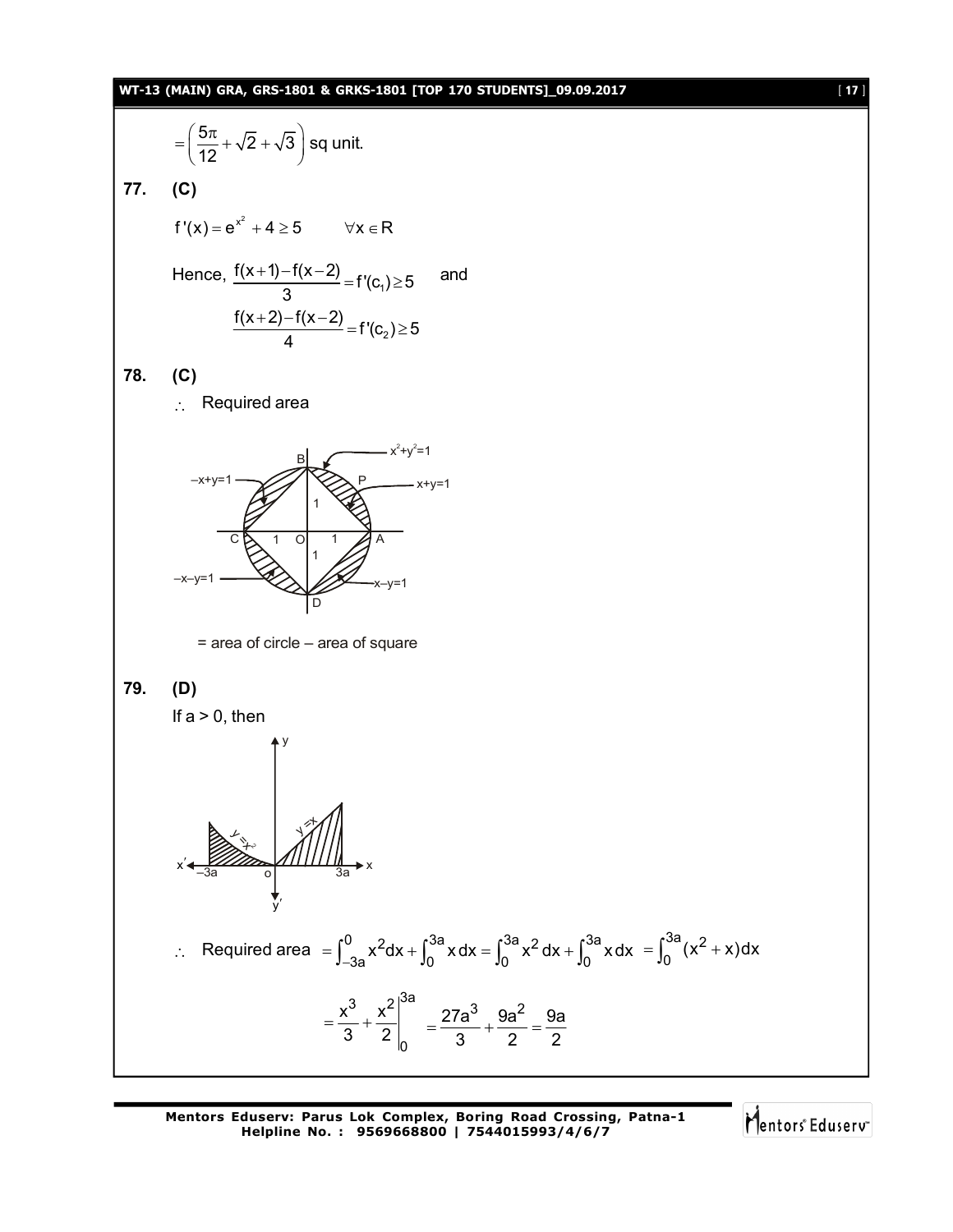# [ **18** ] **WT-13 (MAIN) GRA, GRS-1801 & GRKS-1801 [TOP 170 STUDENTS]\_09.09.2017**

$$
\Rightarrow a^{2} + \frac{a}{2} = \frac{1}{2} \Rightarrow 2a^{2} + a - 1 = 0
$$
\nWe get,  $a = \frac{1}{2}, a = -1$   
\n
$$
\therefore a = \frac{1}{2}, a \neq -1
$$
\n80. (C)  
\n
$$
y = 2 - |2 - x|, y = \frac{3}{|x|}
$$
\n
$$
y = \begin{cases}\nx, & x \leq 2, y = \begin{cases}\n\frac{3}{x}, & x > 0 \\
-\frac{3}{x} & x < 0\n\end{cases}
$$
\nHence, required area  
\nPORSP = area PQRP + area PRSP  
\n
$$
= \left|\int_{\sqrt{3}}^{2} \left(x - \frac{3}{x}\right) dx\right| + \left|\int_{2}^{3} (4 - x) - \frac{3}{x} dx\right|
$$
\n
$$
= \frac{4 - 3 \ln 3}{2} \text{ sq unit.}
$$
\n81. (A)  
\n
$$
I = \int (\sin(100x + x) \cdot (\sin x)^{99} dx = \int ((\sin(100x) \cos x + \cos 100x \cdot \sin x)(\sin x)^{99}) dx
$$
\n
$$
= \frac{\int \sin(100x) \cos x \cdot (\sin x)^{99} dx}{100} + \int \cos(100x) \cdot (\sin x)^{100} dx + \int \cos(100x) (\sin x)^{100} dx
$$
\n
$$
= \frac{\sin(100x) (\sin x)^{100}}{100} - \frac{100}{100} \int \cos(100x) (\sin x)^{100} dx + \int \cos(100x) (\sin x)^{100} dx
$$
\n
$$
= \frac{\sin(100x) (\sin x)^{100}}{100} - \frac{100}{100} \int \cos(100x) (\sin x)^{100} dx + \int \cos(100x) (\sin x)^{100} dx
$$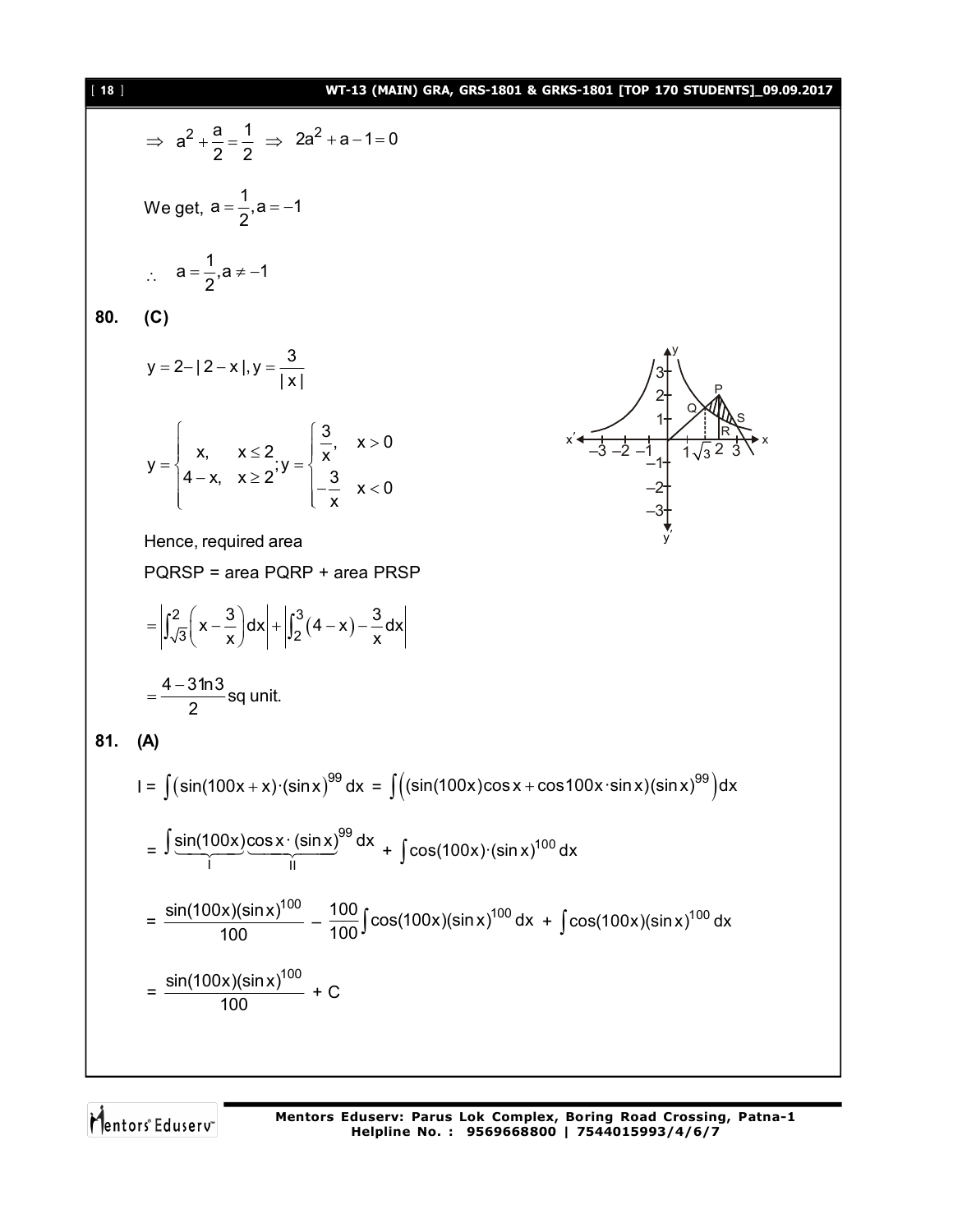#### **WT-13 (MAIN) GRA, GRS-1801 & GRKS-1801 [TOP 170 STUDENTS]\_09.09.2017** [ **19** ]

**82. (C)** we know  $\sec^{-1} \sqrt{1 + x^2} = \tan^{-1} x$ ;  $\cos^{-1}$ 2 2  $1 - x^2$  $1 + x^2$  $(1-x^2)$  $\left(\frac{1}{1+x^2}\right) = 2 \tan^{-1}x$  for  $x > 0$  $I = \int_{-4.1}^{5} \frac{1}{2} ((\tan^{-1} x)^2 + 2 \tan^{-1} x)$  $\tan^{-1}x$   $(12n^{-1}x)^2$   $(212n^{-1}x)^2$ 2  $\frac{e^{tan x}}{x^2}((tan^{-1}x)^2 + 2tan^{-1}x) dx$  $1 + x^2$ - $^{-1}$  x)<sup>2</sup> +2tan<sup>-1</sup>  $\int_{1+x^2}^{x^2} ((\tan^{-1}x)^2 + 2\tan^{-1}x) dx$  put tan<sup>-1</sup>x = t =  $\int e^{t}(t^2 + 2t)dt$  =  $e^{t} \cdot t^2$  =  $e^{tan^{-1}x}(tan^{-1}x)^2$  + C **83. (B)**  $nx = t \Rightarrow 1 =$ 2 n 0 1 dt n  $\frac{1}{0}$  1+(tant) π  $\int_{0}^{\pi} \frac{dt}{1+(tan t)^{n}}$  = <sup>2</sup>  $(\text{coeff})^n$  $n + (cos t)^n$ 0  $\frac{1}{\pi} \int_{0}^{\pi/2} \frac{(\cosh)^n}{\sinh(n\theta)}$ dt n  $\frac{J}{0}$  (sint)<sup>n</sup> + (cost) π  $\int_{0}^{\pi} \frac{(\cosh)^{n}}{(\sin t)^{n}+(\cosh)^{n}} dt = \frac{\pi}{4n}$ **84. (B)** For  $f(x+\frac{1}{2})+f(x-\frac{1}{2})=f(x)$ 2) ( 2  $\left(x+\frac{1}{2}\right)+f\left(x-\frac{1}{2}\right)=1$  $\Rightarrow$  Period of f(x) is 3 Since 6 3  $\int_{0}^{x} f(x) dx = 4 \implies \int_{0}^{x} f(x) dx = 2$ 30 3  $f(x)$ d $x = 22$  $\Rightarrow \int_{-3}^{3} f(x) dx = 2$ **85. (C)**  $0 <$  sinx  $< 1$  $-\alpha < -\sin x.\alpha < 0$  $\sin(-\alpha) < \sin(-\alpha \sin x) < 0$  $1 - \sin \alpha < 1 + \sin(-\alpha \sin x) < 1$  $\Rightarrow$   $\frac{\pi}{6}(1-\sin \alpha) < \int (1+\sin(-\alpha \sin x))$ /2 0 (1–sin $\alpha$ ) $<$   $\mid$  (1+sin(– $\alpha$ sinx))dx  $2^{x}$   $2^{x}$  $\frac{\pi}{2}(1-\sin\alpha) < \int\limits_{1}^{\pi/2}(1+\sin(-\alpha\sin x))dx < \frac{\pi}{2}$ Hence  $1 > (1 - \cos \alpha) \cdot \frac{\pi}{2}$  $>$  (1 – cos  $\alpha$ ).  $\frac{\pi}{2}$ since  $\cos \alpha > \sin \alpha$ for  $\alpha \in (0, \pi / 4)$ 

Mentors<sup>®</sup> Eduserv<sup>®</sup>